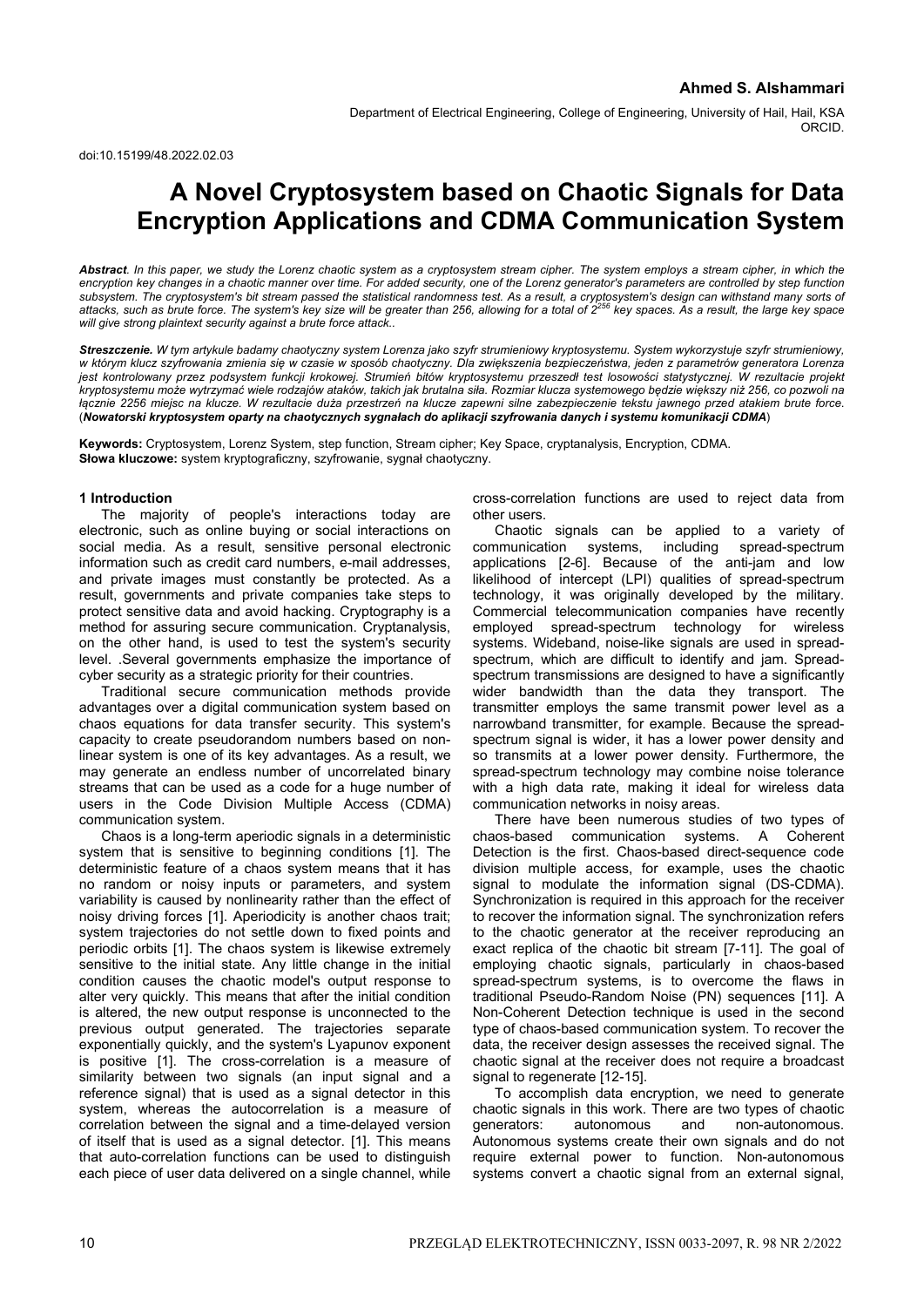such as a harmonic signal. Every chaotic system must contain a nonlinear element and a set of state variables, with the number of independent state variables determining the system's order. An autonomous system's minimal order is three, while a non-autonomous system's minimum order is two. In multi-user SS communication systems, cryptography-based classic pseudorandom sequence generators such as maximal length sequences (msequences), Walsh sequences, and GOLD sequences are employed. However, there are several drawbacks, such as the restricted amount of rounds (iterations) that encryption transformation can execute. Due to the small amount of PN sequences accessible, there is also a lack of correlation qualities. Furthermore, when there is a delay, the Walsh coding properties cross-correlate poorly, resulting in poor performance in multipath situations [15-20].

In Sect. 2, we discussed the proposed Cryptosystem. In Sect. 3, we described Lorenz system. In Sect. 4, we presented Cryptosystem scrambling scheme and finally Sect. 5 ends up with a conclusion

## **2 The proposed Cryptosystem Overview**

 The proposed cryptosystem uses Lorenz system and step function subsystem. The step function subsystem continuously changes the A parameter of the Lorenz system. The step function subsystem, which generates linearly varying values over a certain range in order to ensure the cryptosystem's chaotic nature. Thus, to encrypt the data stream, the encryption approach uses the output of the Lorenz Generator and step function subsystem. Step function and transfer function are connected using multiplex scalar blocks in the step function subsystem. The step function subsystem is visualized in Fig.1.



Fig. 1. SIMULINK model of The Lorenz system.

In order to improve the level of security, The Lorenz system's A parameter is continuously changed using the step function subsystem. The step function subsystem ensures the cryptosystem's chaotic character by generating linearly fluctuating values over a defined range. Fig. 2 shows the step function response.



Fig. 2. The response of the step function subsystem.

## **3 The Lorenz System**

The Lorenz system is described by the following sate equations, which are written in differential equation form.

(1)  

$$
\begin{aligned}\n\dot{x} &= A(y - x) \\
\dot{y} &= Bx - y - x.z \\
\dot{z} &= x.y - C.z\n\end{aligned}
$$

Fig. 3 shows the SIMULINK Lorenz model where A, B and C are system parameters. *x*, *y* and *z* are state variables The scaling factors  $S_1$ ,  $S_2$  and  $S_3$  are used to control the output signals frequency band and they are also part of the key in the encryption system. The *x* and *y* signals are shown in Fig. 4 and the *x*-*y* attractor in Fig. 5.



Fig. 3. SIMULINK model of The Lorenz system.



Fig. 4. The simulated signals of the Lorenz System. (a) x signal and (b) y signal.



Fig. 5. The x-y attractor of the Lorenz system.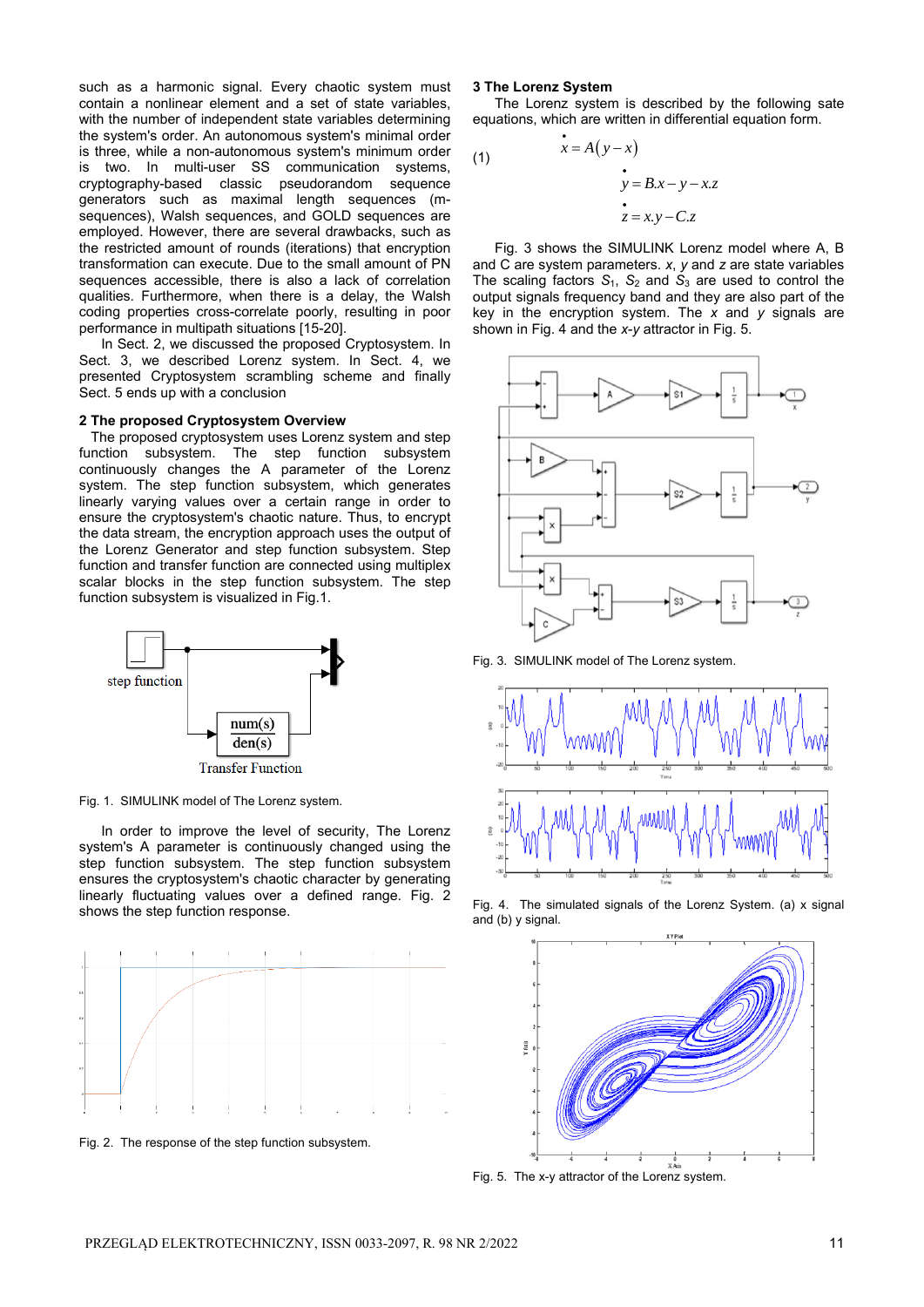# **4 Cryptosystem scrambling scheme**

To generate a truly random key, the cryptosystem bit streams (x-state and y-state) were used. The last 12 bits in a row are taken from the x-state, whereas the last 20 bits are taken from the y-state. The 32 bits are then put together using a concatenate block. After that, the 32 bits are serialized to create a bit stream that is utilized as a key stream for data encryption. The scrambling method's SIMULINK model is shown in Figure 7. The signed data type's bit stream has been changed to unsigned. To alter the 32-word length, the constant block was used. The last 12 bits of the x-state key stream have been retrieved as a result. The least significant bit was used to begin the 12 bit word length.Table 1 and 2 indicates that the key stream passes the National Institute of Standard and Technology (NIST) randomness test. The results are shown in Tables I and II.



Fig. 6. Scrambling scheme of the Lorenz signals

# Table 1. x and y chaotic signal

| <b>Statistical Test</b>    | <b>Status</b> | P-value  |
|----------------------------|---------------|----------|
| Frequency                  | pass          | 0.632425 |
| <b>Block Frequency</b>     | Pass          | 0.912141 |
| Cusum-Forward              | pass          | 0.642325 |
| Cusum-Reverse              | pass          | 0.522325 |
| Runs                       | pass          | 0.544146 |
| Long Runs of Ones          | pass          | 0.343309 |
| Rank                       | pass          | 0.462485 |
| <b>FFT Test</b>            | pass          | 0.433232 |
| Non-overlapping            | pass          | 0.842228 |
| Overlapping                | pass          | 0.311325 |
| <b>Approximate Entropy</b> | pass          | 0.811218 |
| Serial                     | pass          | 0.722146 |
| Linear Complexity          | pass          | 0.560485 |

### Table 2. y chaotic signal

| $1$ abit $L$ . $\gamma$ briablic digital |               |          |
|------------------------------------------|---------------|----------|
| <b>Statistical Test</b>                  | <b>Status</b> | P-value  |
| Frequency                                | pass          | 0.260485 |
| <b>Block Frequency</b>                   | Pass          | 0.699413 |
| Cusum-Forward                            | pass          | 0.641118 |
| Cusum-Reverse                            | pass          | 0.077882 |
| Runs                                     | pass          | 0.224409 |
| Long Runs of Ones                        | pass          | 0.852118 |
| Rank                                     | pass          | 0.852118 |
| FFT Test                                 | pass          | 0.634114 |
| Non-overlapping                          | pass          | 0.922413 |
| Overlapping                              | pass          | 0.941118 |
| <b>Approximate Entropy</b>               | pass          | 0.313309 |
| Serial                                   | pass          | 0.521325 |
| <b>Linear Complexity</b>                 | pass          | 0.240485 |